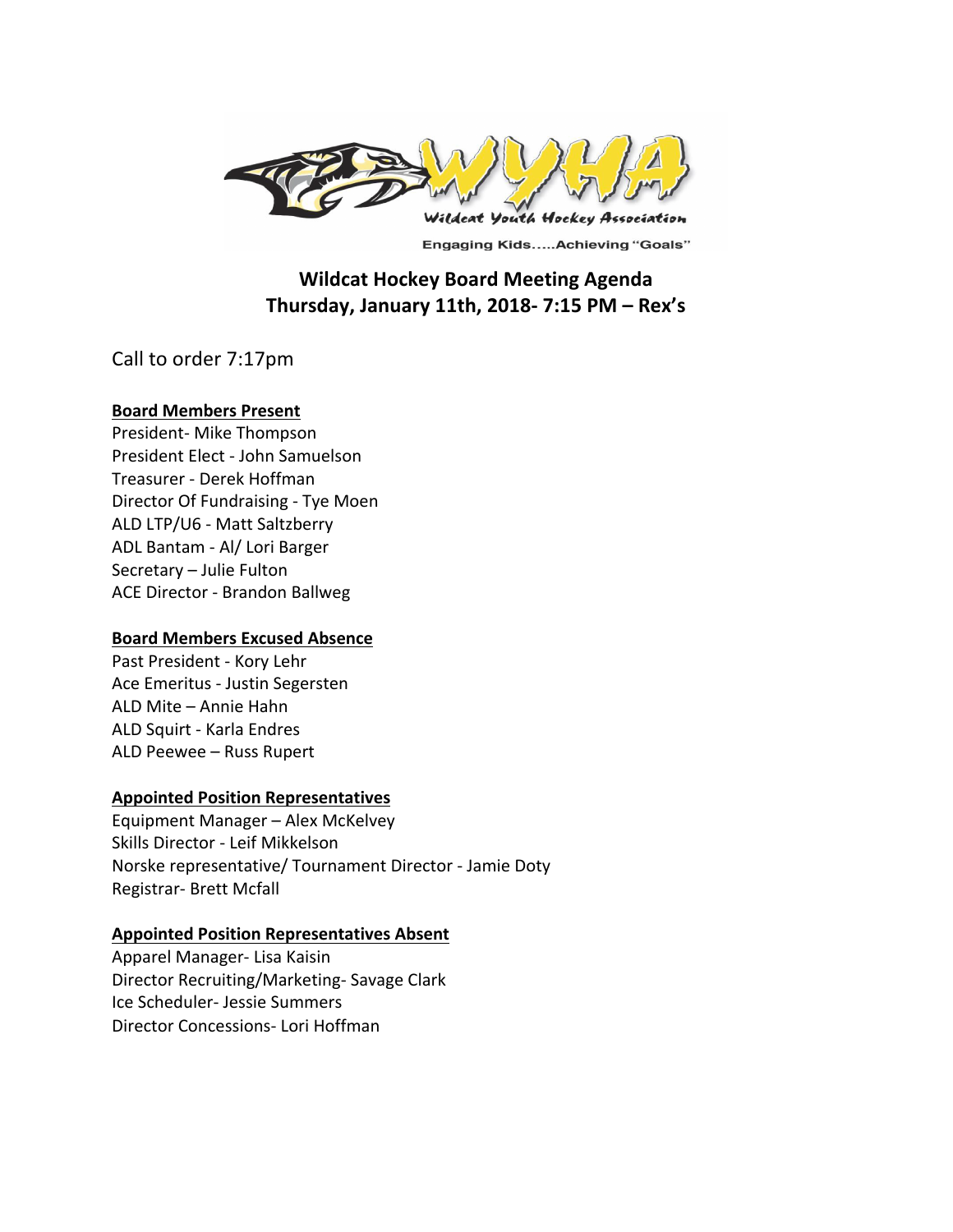#### **Member open forum - none**

**Approval of prior meeting minutes** - Jamie D made the motion to approve the minutes Motion was approved unanimously.

Additions to the agenda - St. Sebastian gym update/ usage (President Elect)

#### **Approval of agenda**

Julie F made the motion to approve the agenda. Jamie D second. Motion was approved unanimously. 

#### **Treasurer:**

- Financials
- Approval of bills: Motion: Julie F, 2nd: Matt S motion approved unanimously.

#### **Board Reports:**

**President:**

- Need to begin recruiting for BOD next year
	- o President Elect, Head Coach Elect, PeeWee ALD, Concession Manager, Marketing Director
	- $\circ$  Derek Hoffman will continue as Treasurer for two more year,
	- $\circ$  Julie Fulton will remain as secretary for one additional year (this will be board transition back on schedule with secretary changing on odd years),
	- $\circ$  Jamie Doty will continue as Tournament Director for 2 more years
- $\bullet$  Playdowns game schedule announced by 1/22

#### LTS/LTP/ U6 ALD:

- 20 LTS 2nd session skaters
- 40 LTP and U6 for 2nd session
- Problem : too many kids on the ice
	- $\circ$  proposed solution for 2nd session ; have older LTP kids practice with age group (ex: 10yo skater would practice with squirt c3?)

**Mite ALD: Absent** 

**Squirt ALD: Absent** 

Peewee ALD: Absent

**Bantam ALD:** nothing to report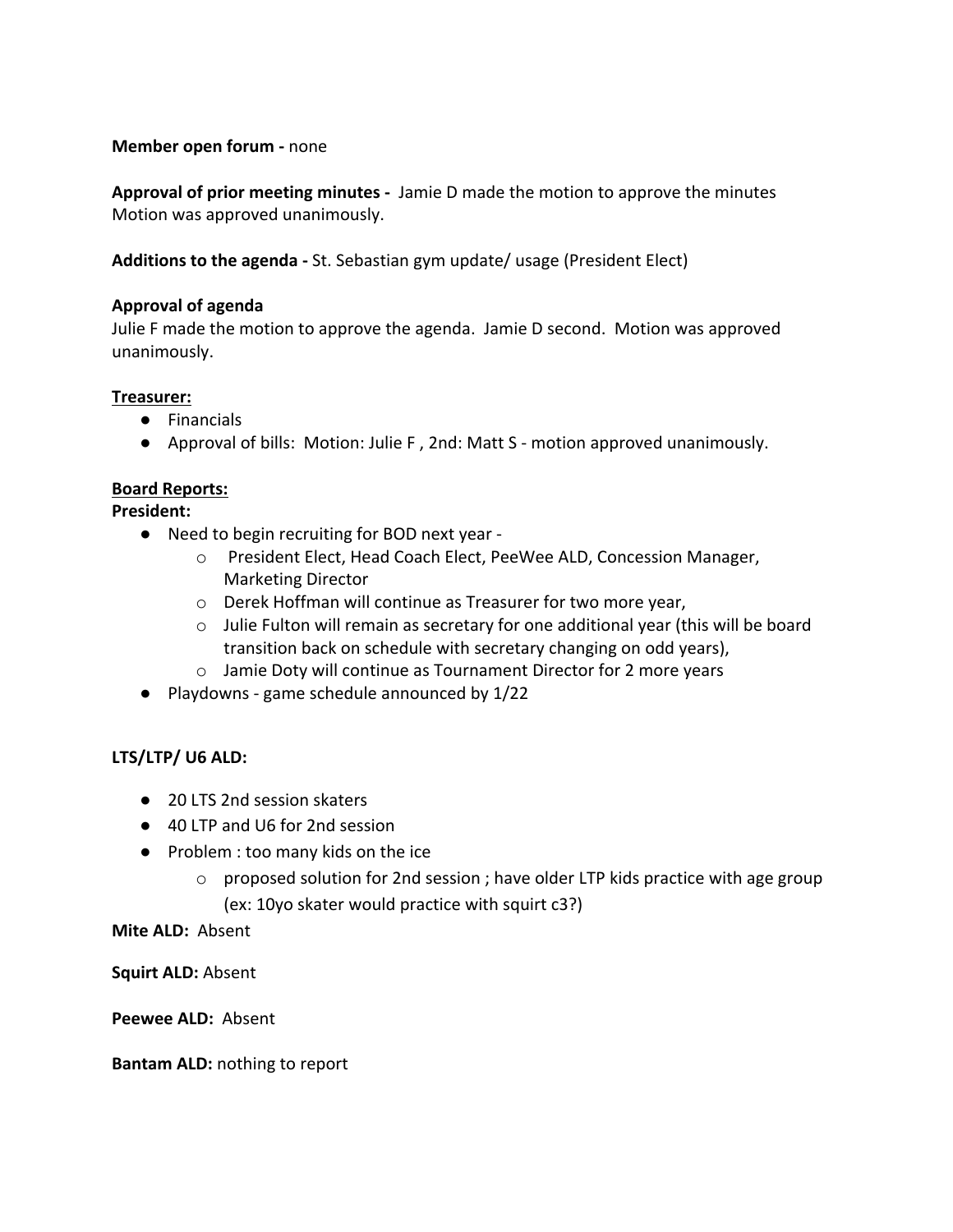#### **Equipment Manager:**

● Try Hockey For Free - concern that we might not have enough rental equipment for kids to use  $3/3/18$ 

#### **Fundraising:**

- working on gift baskets for Mite and Squirt State tournaments
- Golf outing date 8/10/18

#### **Apparel:** absent

● Did discuss loss of \$1,100 on pinnies

#### **Registrar:**

● Estimate 360 skaters next year

#### **Secretary:**

- Wildcat Classic wrap up discussed overall felt this was a good first attempt
	- o agree that good to get entire club together
	- o date will change next year
	- $\circ$  need volunteer to coordinate next year (committee needed to discuss, get ideas in writing)

#### **Ice scheduler:** absent

#### **Marketing Director: absent**

#### **Ace Director / Head Coach Elect:**

- Midseason coaching evals sent out due 1/19/18
- Coaching certifications need to be completed before the season next year
- Spring Hockey Teams:
	- $\circ$  Board will allow Wildcat Coaches to organize a Spring Hockey team under the Wildcat Organization
	- Coach driven team NOT club driven
	- Need to follow Coaches Code of Conduct

#### **Tournament Director:**

- Mite Jam almost full (32 teams)
- Squirt C2 State getting ready (Wildcat Website tournament section updated)

#### **Director of Concessions:**

- Lori does not wish to continue in this position next season she has provided several names that would be good candidates for this position
- Many open Concession spots coming up

#### **President Elect:**